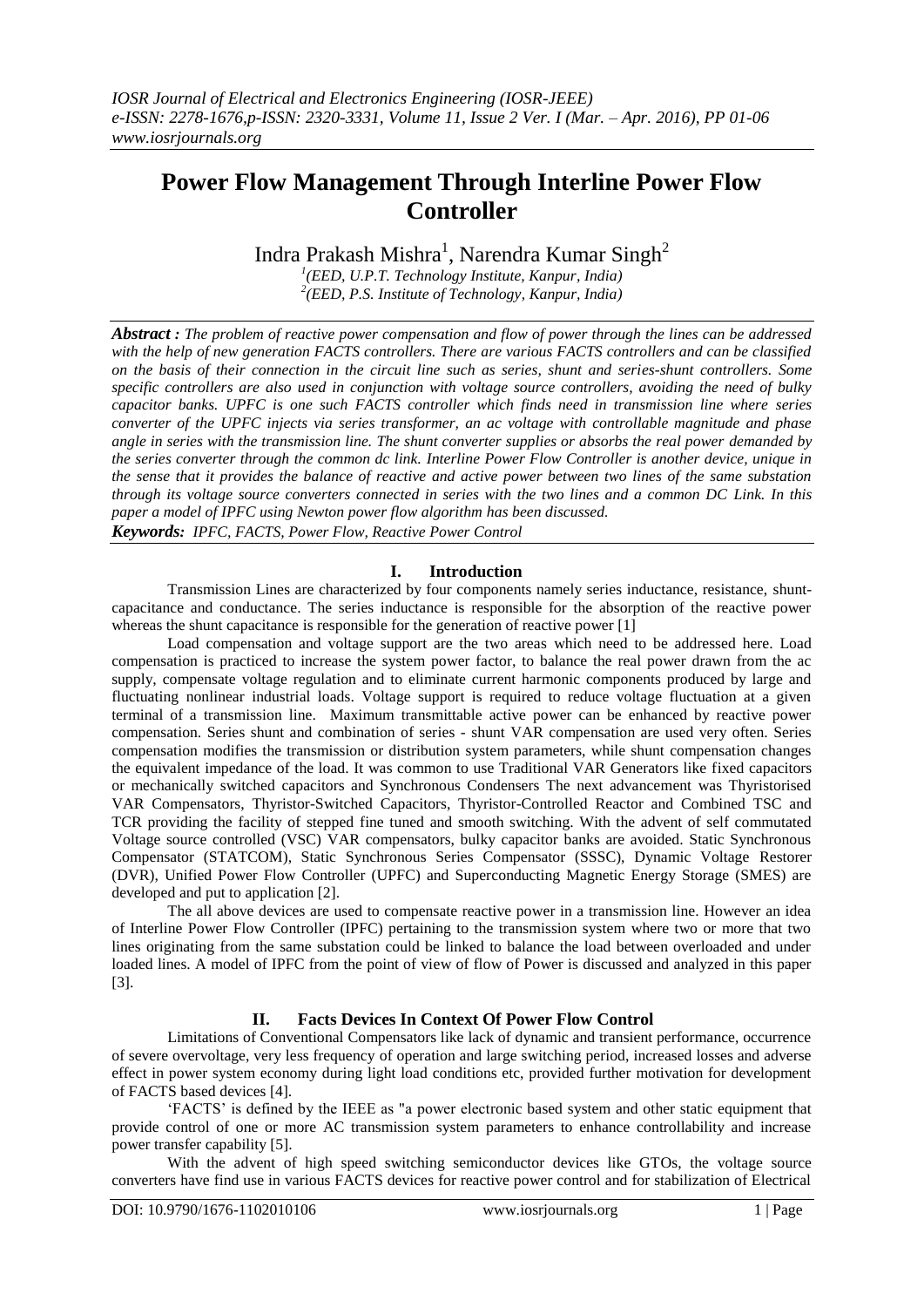power system. FACTS devices exhibit characteristics such as Rapid dynamic response, Ability for frequent variations in output and smoothly adjustable output. FACTS are a family of devices, which can be inserted into power grids in series, in shunt, and in some cases, both in shunt and series. Important applications in power transmission and distribution involve devices such as SVC (Static VAR Compensators), Fixed Series Capacitors (SC) as well as Thyristor-Controlled Series Capacitors (TCSC) and STATCOM. FACTS mainly find applications in the areas of Power Transmission, Power Quality, Power Flow Control, Voltage Control, Reactive Power Compensation, Power Conditioning, Flicker Mitigation, Railway Grid Connection, Wind Power Grid Connection and Cable Systems. These first ones are Fixed or Mechanically Switched Capacitors, Synchronous Condensers, Thyristorised VAR Compensators, Thyristor-Switched Capacitors, Thyristor-Controlled Reactor, Combined TSC and TCR, Thyristor Controlled Series Compensation, Self-Commutated VAR Compensators [6].



Fig.1 Conventional Thyristor controlled or switched Devices for reactive Power Compensation

The application of self-commutated converters as a means of compensating reactive power has demonstrated to be an effective solution. This technology has been used to implement more sophisticated compensator equipment such as static synchronous compensators, unified power flow controllers (UPFCs), IPFCs and dynamic voltage restorers (DVRs) [7]*.*

## **III. Interline Power Flow Controller (Ipfc)**

#### **3.1 Principles of Operation of the IPFC Systems**

Two Systems: 1 and 2 are assumed as shown in figure 2. . In this scheme IPFC consists of two back-toback, series connected voltage source dc to ac inverters. Each of the series inverters controls power flow by injecting fully controllable voltages  $V_{c1}$  and  $V_{c2}$ . This can be shown functionally also in single line diagram, where two back-to-back dc to ac inverters are represented by voltage sources  $V_{c1}$  and  $V_{c2}$ . System 1 is represented by reactance  $X_1$ , has a sending-end bus with voltage phasor  $V_{11}$  and receiving-end bus with voltage  $V_{21}$ . Respectively System 2 is represented by reactance  $X_2$  and voltage phasors  $V_{21}$  and  $V_{22}$ . Let's determine equation on power which series inverter (for example in System 1) cannot generate internally. For this purpose we have to define voltage phasors: [8]

$$
V_{11} = V_{11} \cos \phi_{11} + jV_{11} \sin \phi_{11} \tag{1}
$$

$$
V_{21} = V_{21} \cos\phi_{21} - jV_{21} \sin\phi_{21} \tag{2}
$$

$$
V_{cl} = V_{cl} \cos \phi_{cl} + jV_{cl} \sin \phi_{cl}
$$
 (3)

On the base of those equations we can define active and reactive components of current:

$$
I_{lp} = \frac{V_{11}\sin\varphi_{11} + V_{21}\sin\varphi_{21} + V_{Cq1}}{X_1}
$$
\n(4)

$$
I_{lp} = \frac{V_{21}\cos\varphi_{21} - V_{11}\cos\varphi_{11} - V_{Cp1}}{X_1}
$$
\n(5)





DOI: 10.9790/1676-1102010106 www.iosrjournals.org 2 | Page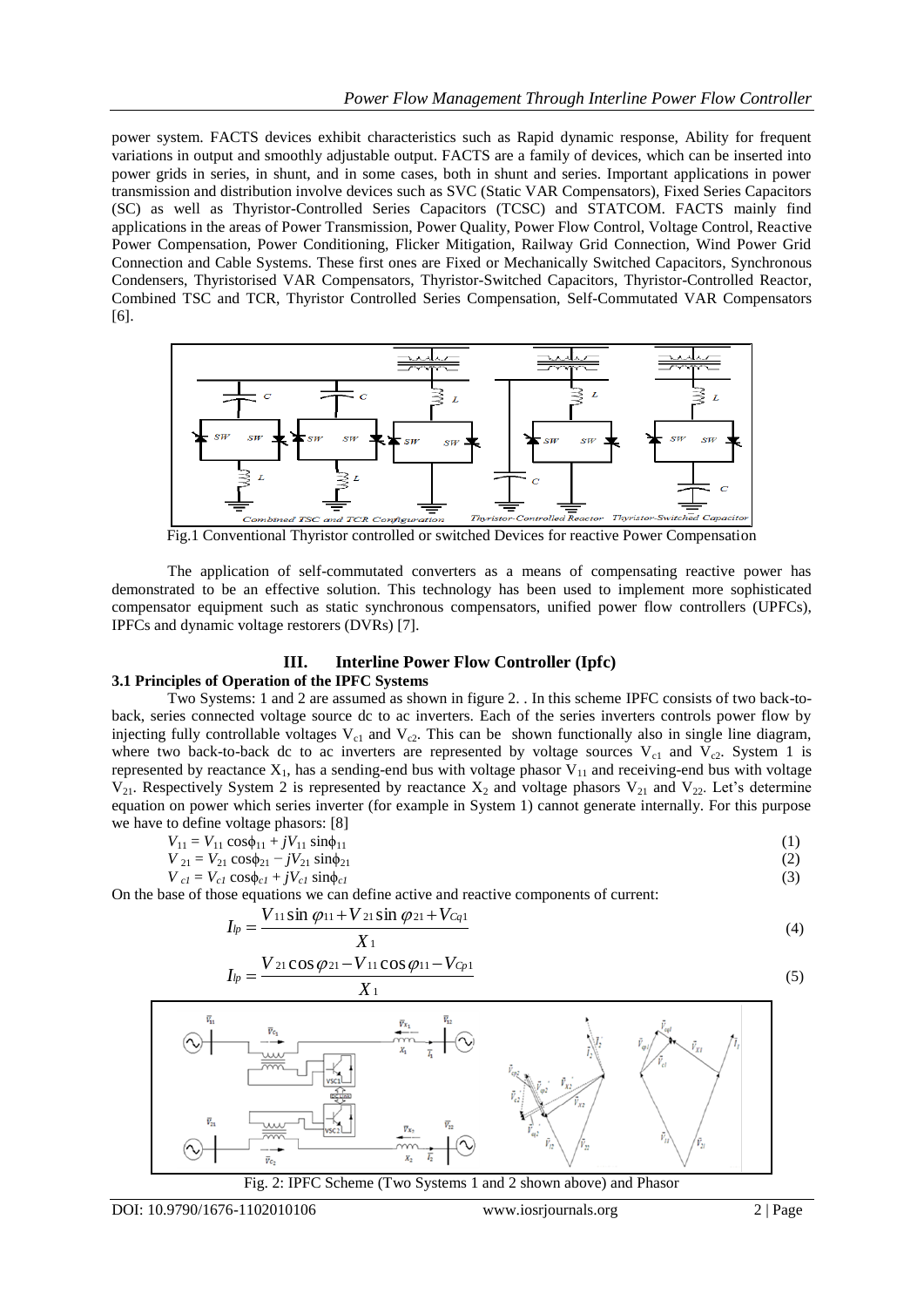After simply transformations equations on active and reactive powers transmitted to the receiving-end bus are as follows:  $P_{21} = \frac{V_{21}V_{11}}{X_1} (\cos \varphi_{21} \sin \varphi_{11} + \cos \varphi_{11} \sin \varphi_{21}) + \frac{V_{21}V_{11}}{X_1} (\cos \varphi_{21} \sin \varphi_{el}) + \frac{V_{21}V_{11}}{X_1} (\sin \varphi_{21} \cos \varphi_{el})$ 21 Sin  $\varphi_{cl}$  +  $\frac{V_{21}}{V_{22}}$ 1 21 Sin  $\varphi$ 11 + cos $\varphi$ 11 Sin  $\varphi$ 21) +  $\frac{V_{21}}{V_{22}}$ 1 21**V** 11 ly transformations equations on active and reactive powers transmitted to the receiving-end bus<br>  $z_1 = \frac{V_{21}V_{11}}{X_1}$  ( $\cos\varphi_{21}\sin\varphi_{11} + \cos\varphi_{11}\sin\varphi_{21} + \frac{V_{21}V_{cl}}{X_1}$  ( $\cos\varphi_{21}\sin\varphi_{cl} + \frac{V_{21}V_{cl}}{X_1}$  ( $\sin$ re<br><sup>*cl*</sup> *c l c l*  $V_{21}V$ *X*  $V_{21}V$ *X*  $P_{21} = \frac{V_{21}V_{11}}{V}$   $(\cos\varphi_{21}\sin\varphi_{11} + \cos\varphi_{11}\sin\varphi_{21}) + \frac{V_{21}V_{cl}}{V}$   $(\cos\varphi_{21}\sin\varphi_{cl}) + \frac{V_{21}V_{cl}}{V}$  $(\sin\varphi_{21}\cos\varphi_{21}\sin\varphi_{21})$ *Vcql Vcpl X*  $OR$   $P_{21} = \frac{V_{21}V_{11}}{V} \sin \delta_1 + V_{eql} +$ 1  $_{21} = \frac{V 21 V 11}{V} \sin \delta$ (6)

$$
X_1
$$
\n
$$
Q_{21} = \frac{V_{21}V_{11}}{X_1} \left(\cos\varphi_{21}\cos\varphi_{11} - \sin\varphi_{21}\sin\varphi_{11}\right) - \frac{V_{21}^2}{X_1} + \frac{V_{21}V_{c1}}{X_1} \left(\cos\varphi_{21}\cos\varphi_{t}\right) - \frac{V_{21}V_{c1}}{X_1} \left(\sin\varphi_{21}\sin\varphi_{t}\right)
$$
\n
$$
OR \quad Q_{21} = \frac{V_{21}V_{11}}{X_1} \cos\delta_1 - \frac{V_{21}^2}{X_1} + V_{cpl} - V_{cql} \tag{7}
$$

Some additional parts in equations give the idea of what the contribution of the active  $V_{\text{cpl}}$  is and reactive  $V_{\text{cql}}$ components on power delivered to the receiving-end bus. IPFC has to control both active and reactive power delivered to the receiving-end bus. Let's determine desired powers as follows:

$$
P^*_{21} = Constant
$$
\n
$$
Q^*_{21} = 0
$$
\n(8)

On the base of this equation we can tell that:

$$
P^*{}_{21} = \frac{V_{21}V_{11}}{X_1} \sin \delta_1 + \frac{V_{21}V_{cql}}{X_1} \tag{10}
$$

$$
Q^*{}_{21} = \frac{V_{21}V_{11}}{X_1} \cos \delta_1 - \frac{V^2{}_{21}}{X_1} + \frac{V_{21}V_{cdl}}{X_1} = 0 \tag{11}
$$

$$
I_{lp} = \frac{V_{11}\sin\delta_1 + V_{cql}}{X_1} \tag{12}
$$

$$
I_{lq} = \frac{V_{21} - V_{11}\cos\delta_1 - V_{cql}}{X_1} = 0
$$
\n(13)

$$
V_{cpl} = \left[ Q^*{}_{21} + \frac{V^2{}_{21}}{X_1} - \frac{V_{21}V_{11}}{X_1} \cos \delta_1 \right] \frac{X_1}{V_{21}} \tag{14}
$$

$$
V_{cql} = \left[ P^*{}_{21} + \frac{V^2{}_{21}}{X_1} - \frac{V_{21}V_{11}}{X_1} \sin \delta_1 \right] \frac{X_1}{V_{21}} \tag{15}
$$

So the active power demand of the series inverter's in i<sup>th</sup> system is

$$
P_{IPFC1} = I_{p1}V_{cp1} = (V_{21} - V_{11}\cos\delta_1)\frac{P^*_{21}}{V_{21}}
$$
\n(16)

When  $P_{IPFC1} > 0$ , System 1 absorbs active power from System 2;

When  $P_{IPFC1}$  < 0, System 2 sends active power to System 2;

System 2 (or System 1) can keep  $P_{IPFC} = \text{cons.}$ , Even controlling its own power flow, (Fig.3).  $\left| P_{21}^{\text{max}} \right|$  $\left| \begin{array}{cc} \frac{n}{n} \end{array} \right|$   $\left| \begin{array}{cc} \frac{n}{n} & V_{11} \end{array} \right|$ 

$$
P_{Parallel} = \sum_{i=1}^{n} \left[ \left( 1 - \frac{V_{11}}{V_{21}^{\max}} \cos \delta_i^{\max} \right) \frac{P_{21}}{V_{21}^{\max}} \right].
$$
 Concept of IPFC (17)

An Interline Power Flow Controller (IPFC), shown in Fig. 3, consists of two series VSCs, whose DC capacitors are coupled, allowing active power to circulate between different power lines. When operating below its rated capacity, the IPFC is in regulation mode, allowing of the P and Q flows on one line, and the P flow on the other line. In addition, the net active power generation by the two coupled VSCs is zero, neglecting power losses.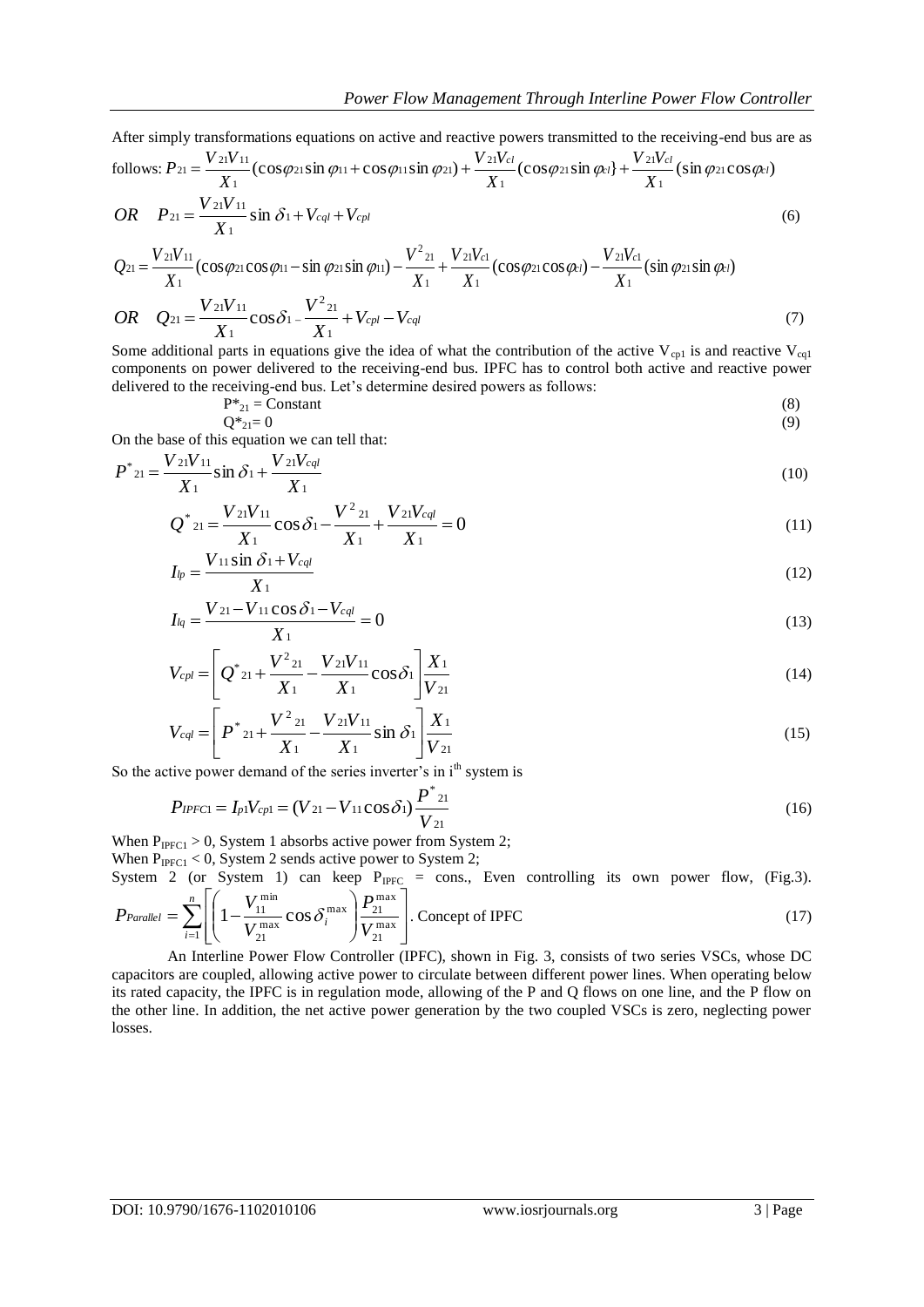

Fig. 3 IPFC Power Circuit Topology.

### **3.2 IPFC Steady-State Model Development**

The operating conditions and power flow will be expressed by the following controls and equations where  $V_{c1n}$  is series voltage injected by IPFC connected between buses 1 and n, where n=j, k, n $\neq$ i. The interline power Flow Controller and the equivalent circuit shown in figure 4[9].



Fig 4. IPFC Model (a) and Equivalent Single Line Circuit (b)

The Voltage Constraints:

$$
V_{c1n}^{min} \le V_{c1n} \le V_{c1n}^{max}, -\pi \le \theta_{c1n} \le \pi
$$
  
The Power Constraints: (18)

$$
P_{ni} - P_{ni}^s = 0, Q_{ni} - Q_{ni}^s = 0
$$
\n
$$
P_d = \sum_n P c_{in} = 0, n = j, k, n \neq i
$$
\n(19)

$$
\sum_{i=1}^{n} \frac{1}{i} \sum_{j=1}^{n} \frac{1}{j} \sum_{j=1}^{n} \frac{1}{j} \sum_{j=1}^{n} \frac{1}{j} \sum_{j=1}^{n} \frac{1}{j} \sum_{j=1}^{n} \frac{1}{j} \sum_{j=1}^{n} \frac{1}{j} \sum_{j=1}^{n} \frac{1}{j} \sum_{j=1}^{n} \frac{1}{j} \sum_{j=1}^{n} \frac{1}{j} \sum_{j=1}^{n} \frac{1}{j} \sum_{j=1}^{n} \frac{1}{j} \sum_{j=1}^{n} \frac{1}{j} \sum_{j=1}^{n} \frac{1}{j} \sum_{j=1}^{n} \frac{1}{j} \sum_{j=1}^{n} \frac{1}{j} \sum_{j=1}^{n} \frac{1}{j} \sum_{j=1}^{n} \frac{1}{j} \sum_{j=1}^{n} \frac{1}{j} \sum_{j=1}^{n} \frac{1}{j} \sum_{j=1}^{n} \frac{1}{j} \sum_{j=1}^{n} \frac{1}{j} \sum_{j=1}^{n} \frac{1}{j} \sum_{j=1}^{n} \frac{1}{j} \sum_{j=1}^{n} \frac{1}{j} \sum_{j=1}^{n} \frac{1}{j} \sum_{j=1}^{n} \frac{1}{j} \sum_{j=1}^{n} \frac{1}{j} \sum_{j=1}^{n} \frac{1}{j} \sum_{j=1}^{n} \frac{1}{j} \sum_{j=1}^{n} \frac{1}{j} \sum_{j=1}^{n} \frac{1}{j} \sum_{j=1}^{n} \frac{1}{j} \sum_{j=1}^{n} \frac{1}{j} \sum_{j=1}^{n} \frac{1}{j} \sum_{j=1}^{n} \frac{1}{j} \sum_{j=1}^{n} \frac{1}{j} \sum_{j=1}^{n} \frac{1}{j} \sum_{j=1}^{n} \frac{1}{j} \sum_{j=1}^{n} \frac{1}{j} \sum_{j=1}^{n} \frac{1}{j} \sum_{j=1}^{n} \frac{1}{j} \sum_{j=1}^{n} \frac{1}{j} \sum_{j=1}^{n} \frac{1}{j} \sum_{j=1}^{n} \frac
$$

$$
Pc_{in} = Re(Vc_{in}.Ic_{in}^{*}), n = j, k, n \neq i, Ic_{in}^{*} \text{ is conjugate of } Ic_{in}
$$
\n
$$
Qc_{in} = Im(Vc_{in}.Ic_{in}^{*}) \quad n = i, k, n \neq I
$$
\n
$$
(22)
$$

$$
Qc_{in} = Im(Vc_{in}.Ic_{in}^{*}), n = j, k, n \neq I
$$
  
\n
$$
P_i = V_i^2 g_{ii} - \sum_n V_i V_n (g_{in} \cos(\theta_i - \theta_n) + b_{in} \sin(\theta_i - \theta_n)) - \sum_n V_i V c_{in} (g_{in} \cos(\theta_i - \theta c_{in}) + b_{in} \sin(\theta_i - \theta c_{in}))
$$
\n(22)

$$
Q_i = -V_i^2 b_{ii} - \sum V_i V_n (-g_{in} \sin(\theta_i - \theta_n) + b_{in} \cos(\theta_i - \theta_n)) - \sum -V_i V c_{in} (g_{in} \sin(\theta_i - \theta c_{in}) + b_{in} \cos(\theta_i - \theta c_{in}))
$$
\n(23)

$$
P_{ni} = V_n^2 g_{nn} - V_i V_n (g_{in} \cos(\theta_n - \theta_i) + b_{in} \sin(\theta_n - \theta_i) + V_n V c_{in} (g_{in} \cos(\theta_n - \theta c_{in}) + b_{in} \sin(\theta_n - \theta c_{in})
$$
\n(25)

$$
Q_{ni} = -V_n^2 b_{nn} - V_i V_n (g_{in} \sin(\theta_n - \theta_i) - b_{in} \cos(\theta_n - \theta_i)) + V_n V c_{in} (g_{in} \sin(\theta_n - \theta c_{in}) - b_{in} \cos(\theta_n - \theta c_{in}))
$$
\n
$$
= \theta c_{in} (1 - \theta c_{in})
$$
\n
$$
(26)
$$

Where 
$$
\frac{1}{z_{c12}} = g_{12} + jb_{12}
$$
,  $\frac{1}{z_{c13}} = g_{13} + jb_{13}$ ,  $\frac{1}{z_{c12}} = g_{12} + jb_{12}$ ,  $\frac{1}{z_{c22}} = g_{22} + jb_{22}$ ,  $\frac{1}{z_{c33}} = g_{33} + jb_{33}$ 

The Interline Power Flow Control with two series converters shown in figure 4 above is utilized to implement the basic principle of IPFC model in Newton power flow algorithm [10]. Taking into account all the power flow control constraints and bus power mismatch constraints, the compact form for three bus system is as follows: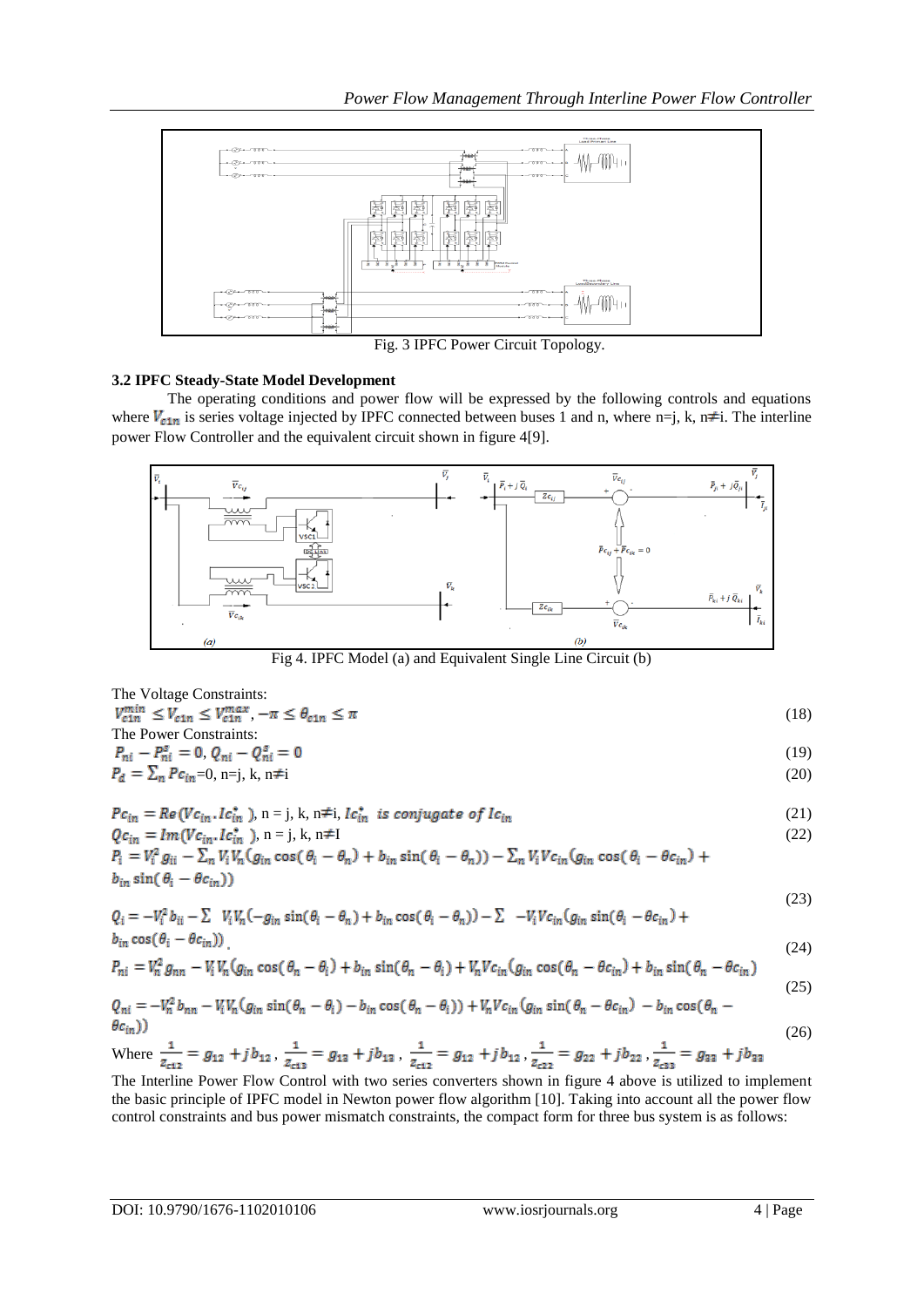| $\partial P_{21}$<br>$\overline{\partial \theta_{c12}}$ | $\partial P_{21}$<br>$\partial V_{c12}$ | $\Omega$                                                       | o                                       | $\partial P_{21}$<br>$\overline{\partial \theta_1}$ | $\frac{\partial P_{21}}{\partial V_1}$                | $\partial P_{21}$<br>$\overline{\partial \theta_2}$ | $\frac{\partial P_{21}}{\partial V_2}$    | $\Omega$                                              |                                             |   | $\Delta\theta_{c21}$ |  | $\begin{array}{l} P^s_{21} \\ -P_{21} \end{array}$ |
|---------------------------------------------------------|-----------------------------------------|----------------------------------------------------------------|-----------------------------------------|-----------------------------------------------------|-------------------------------------------------------|-----------------------------------------------------|-------------------------------------------|-------------------------------------------------------|---------------------------------------------|---|----------------------|--|----------------------------------------------------|
| $\partial Q_{21}$<br>$\overline{\partial \theta_{c21}}$ | $\partial Q_{21}$<br>$\partial V_{c21}$ | $\mathbf{o}$                                                   | $\mathbf{o}$                            | $\partial Q_{21}$<br>$\partial \theta$              | $\partial Q_{21}$<br>$\partial V_1$                   | $\partial Q_{21}$<br>$\partial \theta$              | $\partial Q_{21}$<br>$\partial V_2$       | o                                                     | $\circ$                                     | × | $\Delta V_{c21}$     |  | $\frac{2_{21}^s}{Q_{21}}$                          |
| $\mathbf{O}$                                            | $\mathbf 0$                             | $\partial P_{3\perp}$<br>$\overline{\partial \theta_{c}}_{31}$ | $\partial P_{31}$<br>$\partial V_{c31}$ | $\partial P_{31}$<br>$\overline{\partial\theta_1}$  | $\partial P_{31}$<br>$\overline{\partial V_1}$        | $\bullet$                                           | $\mathbf 0$                               | $\partial P_{31}$<br>$\overline{\partial \theta_{2}}$ | $\frac{\partial P_{31}}{\partial V_3}$      |   | $\Delta\theta_{c31}$ |  | $\frac{P_{31}^s}{-P_{31}}$                         |
| $\partial P_d$<br>$\overline{\partial}\theta_{c21}$     | $\partial P_d$<br>$\partial V_{c21}$    | $\partial P_d$<br>$\overline{\partial \theta_{c\bar{a}1}}$     | $\partial P_d$<br>$\partial V_{c21}$    | $\partial P_d$<br>$\partial \theta_1$               | $\partial P_d$<br>$\overline{\partial V_1}$           | $\partial P_d$<br>$\partial \theta_2$               | $\partial P_d$<br>$\partial V_2$          | $\partial P_d$<br>$\partial \theta_{2}$               | $\partial P_d$<br>$\overline{\partial V_2}$ |   | $\Delta V_{c31}$     |  | $P_d$                                              |
| $\partial P_1$<br>$\overline{\partial} \theta_{c21}$    | $\partial P_1$<br>$\partial V_{c21}$    | $\partial P_1$<br>$\overline{\partial \theta_{c31}}$           | $\partial P_1$<br>$\partial V_{c31}$    | $\partial P_1$<br>$\partial \theta_1$               | $\partial P_1$<br>$\overline{\partial V_1}$           | $\partial P_1$<br>$\partial \theta_2$               | $\partial P_1$<br>$\overline{\partial V}$ | $\partial P_1$<br>$\overline{\partial \theta_{2}}$    | $\frac{\partial P_1}{\partial V_2}$         |   | $\Delta\theta_1$     |  | $\Delta P_1$                                       |
| $\partial Q_1$                                          | $\partial Q_{1}$                        | $\partial Q_1$                                                 | $\partial Q_1$                          | $\partial Q_1$<br>$\partial \theta_1$               | $\partial Q_1$<br>$\overline{\partial V_1}$           | $\partial Q_1$<br>$\partial \theta_2$               | $\partial Q_1$<br>$\partial V_{c2}$       | $\partial Q_1$<br>$\partial \theta_{2}$               | $rac{\partial Q_1}{\partial V_2}$           |   | ΔV.                  |  | $\Delta Q_1$                                       |
| $\overline{\partial \theta_{c21}}$<br>$\partial P_2$    | $\partial V_{c21}$<br>$\partial P_2$    | $\overline{\partial \theta_{c31}}$<br>$\bullet$                | $\partial V_{c21}$<br>$\bullet$         | $\frac{\partial P_2}{\partial \theta_1}$            | $\frac{\partial P_2}{\partial V_1}$                   | $\frac{\partial P_2}{\partial \theta_2}$            | $\frac{\partial P_2}{\partial V_2}$       | o                                                     | $\circ$                                     |   | Δθ.,                 |  | ΔP,                                                |
| $\partial \theta_{c21}$<br>$\partial Q_2$               | $\partial V_{c21}$<br>$\partial Q_2$    | $\mathbf 0$                                                    | $\mathbf{o}$                            | $\partial Q_2$                                      |                                                       | $\partial Q_2$                                      | дQ <sub>2</sub>                           | o                                                     | $\circ$                                     |   |                      |  |                                                    |
| $\partial \theta_{v21}$<br>$\mathbf{O}$                 | $\partial V_{c21}$                      | $\partial P_3$                                                 | $\partial P_z$                          | $\partial \theta_i$<br>$\partial P_3$               | $\frac{\partial Q_2}{\partial V_1}$<br>$\partial P_2$ | $\partial \theta_2$<br>$\mathbf{o}$                 | дV,                                       | $\partial P_2$                                        | $\partial P_3$                              |   | ΔV,                  |  | $\Delta Q_2$                                       |
| $\mathbf{o}$                                            | $\mathbf o$<br>o                        | $\partial \theta_{c12}$<br>дQ <sub>з</sub>                     | $\partial V_{c12}$<br>$\partial Q_3$    | $\partial \theta_{c12}$<br>дQ <sub>з</sub>          | $\partial V_{c12}$<br>дQ <sub>з</sub>                 | $\mathbf o$                                         | $\mathbf 0$<br>$\Omega$                   | $\overline{\partial \theta_{c12}}$<br>$\partial Q_3$  | $\partial V_{c12}$<br>$\partial Q_3$        |   | Δθ,                  |  | ΔP,                                                |
|                                                         |                                         | $\partial \theta_{31}$                                         | $\partial V_{c31}$                      | $\partial \theta_1$                                 | $\partial V_1$                                        |                                                     |                                           | $\partial \theta_2$                                   | $\partial V_{c2}$                           |   | ΔV,                  |  | $\Delta Q_3$                                       |

#### **3.3 Case study and results**

A five bus system has been taken for implementation of model and is presented in Fig 5. IPFC finds its random place between buses 1 and 5 with one converter injecting series controllable voltage in line 1-2 and another VSC in series with line 1-5.



Fig 5: Five Bus System and Line Flows with and Without IPFC

#### **IV. Conclusion**

Thus from the results obtained and tabulated as shown in figure 5 above, it is evident that the mathematical model developed above is suitable for solution of implementation of Power Flow Control by IPFC, in case where more than two lines are emerging from a substation. The Newton power flow algorithm is used for convergence to the solution. The impedance of the converter, series transformer and the line susceptance are included in the model. The model can take into account the practical constraints of IPFC. Numerical results have shown the convergence of the IPFC model. The power flow control capability and the constraints enforcement of IPFC are also exhibited. Newton power flow program with this IPFC model is a useful tool for power system planning and operation control of large scale power system and may play an important role in solving potential problems such as transmission network congestion management etc.

#### **References**

- [1]. Taylor & Francis Group, LLC. Manuel Reta-Herna´ndez,: Chapter#13-Transmission Line Parameters©2006, Universidad Auto´noma de Zacatecas by
- [2]. Juan Dixon (SM) ,Luis Morán (F) ,José Rodríguez (SM) , Ricardo Domke Pontificia Reactive Power Compensation Technologies, State of- the-Art Review ,Universidad Católica de Chile Universidad de Concepción Universidad Federico Sta. María, Santiago - CHILE Concepción - CHILE Valparaíso – CHILE
- [3]. Lazzlo Gyugyi, fellow, IEE, Kalyan K. Sen, member, IEEE, Colin D. Schauder, Member IEEE, The Interline Power Flow Controller Concept: A new approach to power flow management in Transmission Systems, IEEE Transaction on Power Delivery, Vol14, No.3, July 1999.
- [4]. N.G. Hingorani, L. Gyugyi, Understanding FACTS, Concepts and Technology of Flexible AC Transmission systems, IEEE Press 2000(Book)
- [5]. Proposed terms and definitions for flexible AC transmission system (FACTS), IEEE Transactions on Power Delivery, Volume 12, Issue 4, October 1997, pp. 1848–1853. doi: [10.1109/61.634216](http://dx.doi.org/10.1109/61.634216)
- [6]. Douglas J. Gotham G. T. Heydt, Power Flow Control And Power Flow Studies for FACTS Devices. IEEE Transactions on Power Systems, Vol. 13, No. 1, February 1998.